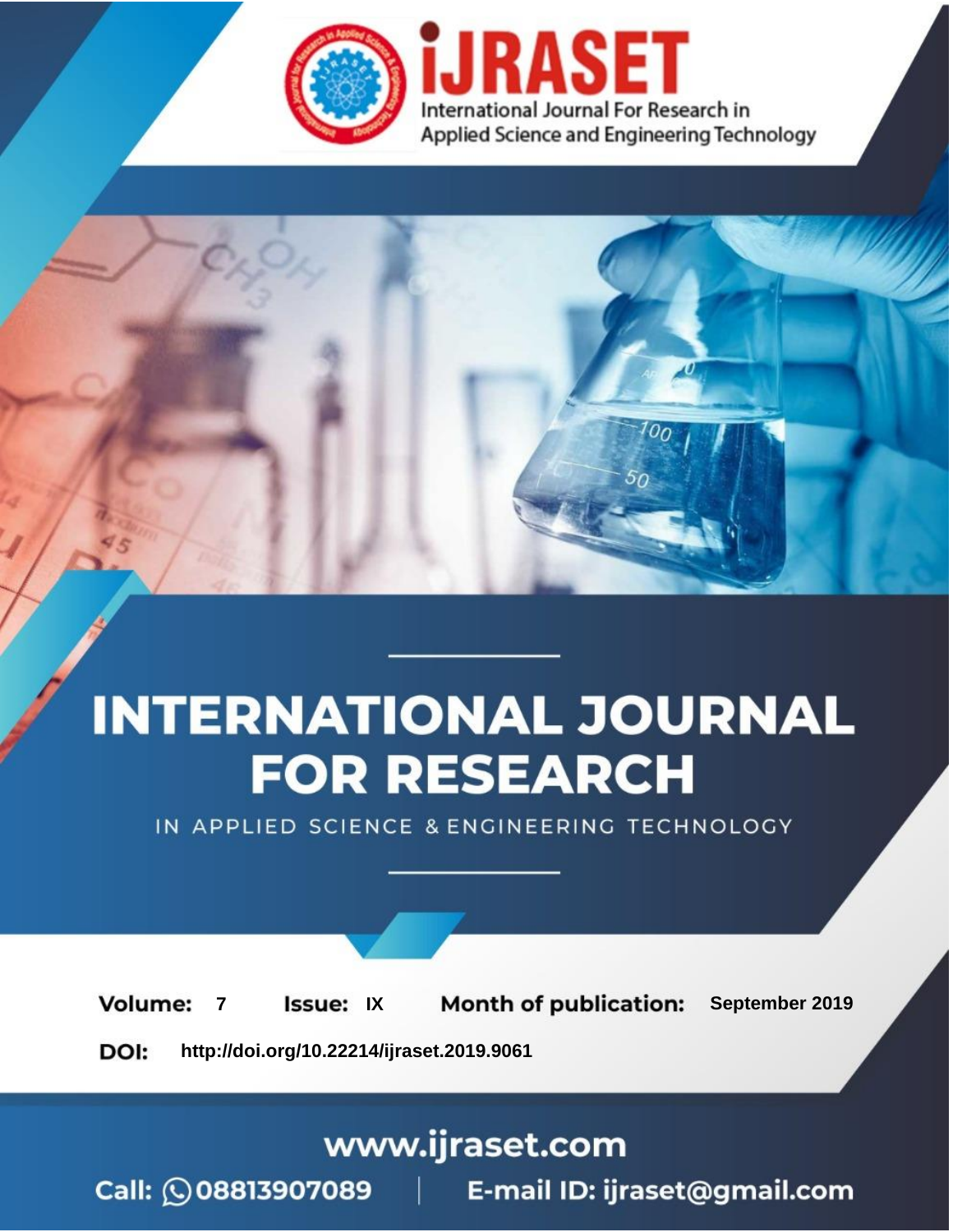

### **Production and Experimental Efficiency of Activated Carbon using the Fruit Shell of Gulmohar**

Chandgude Shubham<sup>1</sup>, Deshmukh Pratik<sup>2</sup>, Hrutvikraj Mandekar<sup>3</sup>, Bhosure Tejas<sup>4</sup> *1, 3, 3, 4Yb Patil Polytechnic Akurdi, India*

#### **I. INTRODUCTION**

Water of high quality is essential for human existence and agricultural, industrial, domestic and commercial use and all these activities are also responsible for polluting the water. Majority of the industries are water based and a considerable volume of wastewater originated from these is generally discharged into water sources either untreated or inadequately treated resulting in water pollution. A study conducted by the Centre for Science and Environment, New Delhi, India, has suggested that over 70% of available water in India is polluted (C.S.E. Survey, 1982).The contamination of water due to toxic heavy metals through the discharge of industrial wastewater is a global environmental problem.

The heavy metals reach the water bodies through many industrial activities. From the heavy metals chromium is such metal which is to be found in aqueous system as both ionic forms i.e. Trivalent and Hexavalent chromium.

Recently much importance has been given on removal techniques and developments of new process for heavy removal from waste water. There are large number of industries which discharge chromium containing waste, namely tanning, electroplating, textile cement and asbestos, refractories, cooling towers of thermal power stations and many other industries.

Adsorption has been advocated as most promising among the currently known methods for waste water treatment, especially for removal of heavy metals. The adsorption process can be carried out using abundantly available low cost adsorbent.

In the present study Delonix regia pods (Gulmohar)are selected for preparation of activated carbon for removal of Cr (VI) from waste water.

#### **II. GUIDELINES**

The Seeds of Gulmohar(Royal Poinancios), broken into pieces, and churned into powder form, washed in distilled water for 2 to 3 time. The powder was then oven dried at  $105\pm5^{\circ}$ C for 24 hours. The oven dried powder was filled in a small container in three layers, by compacting each layer without any air space to avoid the loss in weight of the powder otherwise it would result in burning of the material directly, leaving behind only the ash. The small container was then placed into a bigger container, such that, sand surrounded the small container completely. The lid of the bigger container was tightly fitted. Then the set-up was kept in muffle furnace at the temperature of 650°C. After attaining the required temperature, the furnace was allowed to cool for about 10 hours. Before the container was taken out. The sketch furnished in figure 3.1 below was the set up of the containers.

The activated carbon thus obtained was sieved to 300 $\mu$  (sieve) size and packed in a polythene cover and stored in dessicator.

**III. TABLE**

| ш.<br>TADLE  |        |                                                                                        |
|--------------|--------|----------------------------------------------------------------------------------------|
| Plant type   |        | Medium-sized, evergreen, perennial and deciduous trees                                 |
|              |        | $(fig \text{ no.3.2.7.1})$                                                             |
|              |        | Height $-35-40$ ft                                                                     |
| Growing      |        | Soil tolerance: - clay; loam; sandy; slightly alkaline; acidic; well – drained.        |
| requirements |        |                                                                                        |
| (a)          | Leaf   | have a feathery appearance and are a characteristic light, bright green and are doubly |
|              |        | pinnate each leaf is 30–50 cm long                                                     |
| (b)          | Flower | scarlet or orange-red petals up to 8 cm long                                           |
| (c)          | Pods   | They can be up to 60 cm long and 5 cm wide                                             |
| (d)          | Seed   | are small, weighing around 0.4 g on average                                            |
|              |        | $T:11$ $D:111$ $D:111$ $C:11$ $D:11$ $D:1$                                             |

Table :- Botanical Description of Gulmohar (Delonix Regia)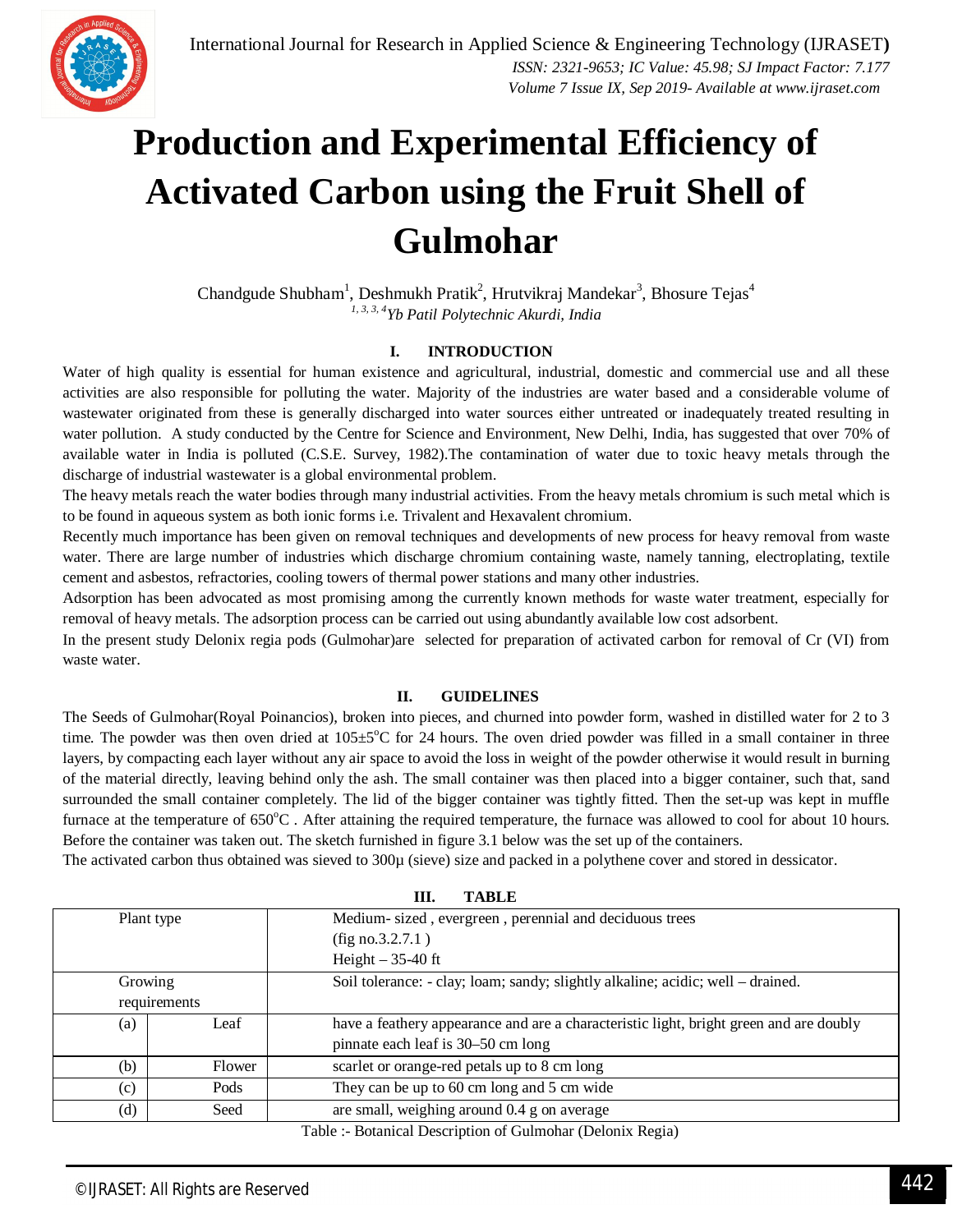

 *ISSN: 2321-9653; IC Value: 45.98; SJ Impact Factor: 7.177 Volume 7 Issue IX, Sep 2019- Available at www.ijraset.com*

#### **IV. FIGURES OF GULMOHAR (DELONIX REGIA)**



Fig.:- Gulmohar (Denolix regia) flower



Fig.:- Pods

#### **REFERENCES**

- [1] P. Venkateswarlu, M. Venkata Ratnam, D. Subba Rao and M. Venkateswara Rao "Removal of chromium from an aqueous solution using Azadirachta indica (neem) leaf powder as an adsorbent" International Journal of Physical Sciences.
- [2] Awoyale, A.A., Eloka-Eboka, A.C. and Odubiyi, O.A "production and experimental efficiency of activated carbon from local waste bamboo for waste water treatment" international journal of engineering and applied sciences"
- [3] shashikant.r.mise, sugunashree.s.m "removal of chromium (vi) by activated carbon derived from mangifera indica" international journal of research in engineering and technology
- [4] Khairiraihanna Johari , Norasikin Saman , Shiow Tien Song , Cheu Siew Chin ,Helen Kong , Hanapi Ma"Adsorption enhancement of elemental mercury by various surface Modified coconut Husk as eco-friendly low cost adsorbeants.
- [5] Adhena Ayaliew Werkneh, Nigus Gabbiye Habtu, Hayelom Dargo Beyene "Removal of hexavalent chromium from tannery wastewaterusing activated carbon primed from sugarcane bagasse: Adsorption/desorption studies"American Journal of Applied Chemistry
- [6] Dr. U. SENTHILNATHAN "adsorption kinetics on removal of chromium from wastewater using acacia nilotica wood based activated carbon" International Journal of Advanced Research
- [7] François Eba, Raphinos Kouya Biboutou, Joseph Ndong Nlo, Yvon G. Bibalou1 and Michel Oyo "Lead removal in aqueous solution by activated carbons prepared from Cola edulis shell (Alocacée), Pentaclethra macrophylla husk (Mimosaceae) and Aucoumea klaineana sawdust (Burseraceae)"African Journal of Environmental Science and Technology
- [8] Renuga Devi N, Manjusha.K and Lalitha P "Removal of Hexavalent Chromium from aqueous solution using an eco-friendly activated carbon adsorbent" Pelagia Research Library
- [9] Murat TEKER, Mustafa \_IMAMO\_GLUSakarya University, Department of Chemistry54100 Serdivan, Sakarya-TURKEY.,Adsorption of Copper and Cadmium lons by ActivatedCarbon from Rice Hulls
- [10] M. MachalaRaoa, A. Rameshb, G. Purna Chandra Raoa, K. Seshaiah,Removal of copper and cadmium from the aqueous solutions by activated,Carbon derived from Ceibapentandrahulls.,Department of Chemistry, Sri Venkateswara University, India;Department of Chemical Engineering, National University, Taipei, Taiwan
- [11] Gupta. D.C. andTiwariU. V.,Aluminium Oxide as Adsorbent for Removal of Hexavalent Chromium from Aqueous Waste.Indiamen. Health Dept.Vol.12.no. 2(2013).
- [12] VenkobacharC.,Waste products of food industry for metal pollution abatement, AFST 135 (2009).
- [13] HangC.P.,Cr removal by carbon adsorption ,Department of chemical engg. USA Institute of technology) JW.PC.F.,Vol. 12,No.2,2437 (2009)
- [14] Dived N.N.,Removal of Cr (VI) from water using unconventional materials, J.Water Works Association. Department of Chemistry, Dr. Ambedkar Institute of Technology, Bangalore, India. (2012).